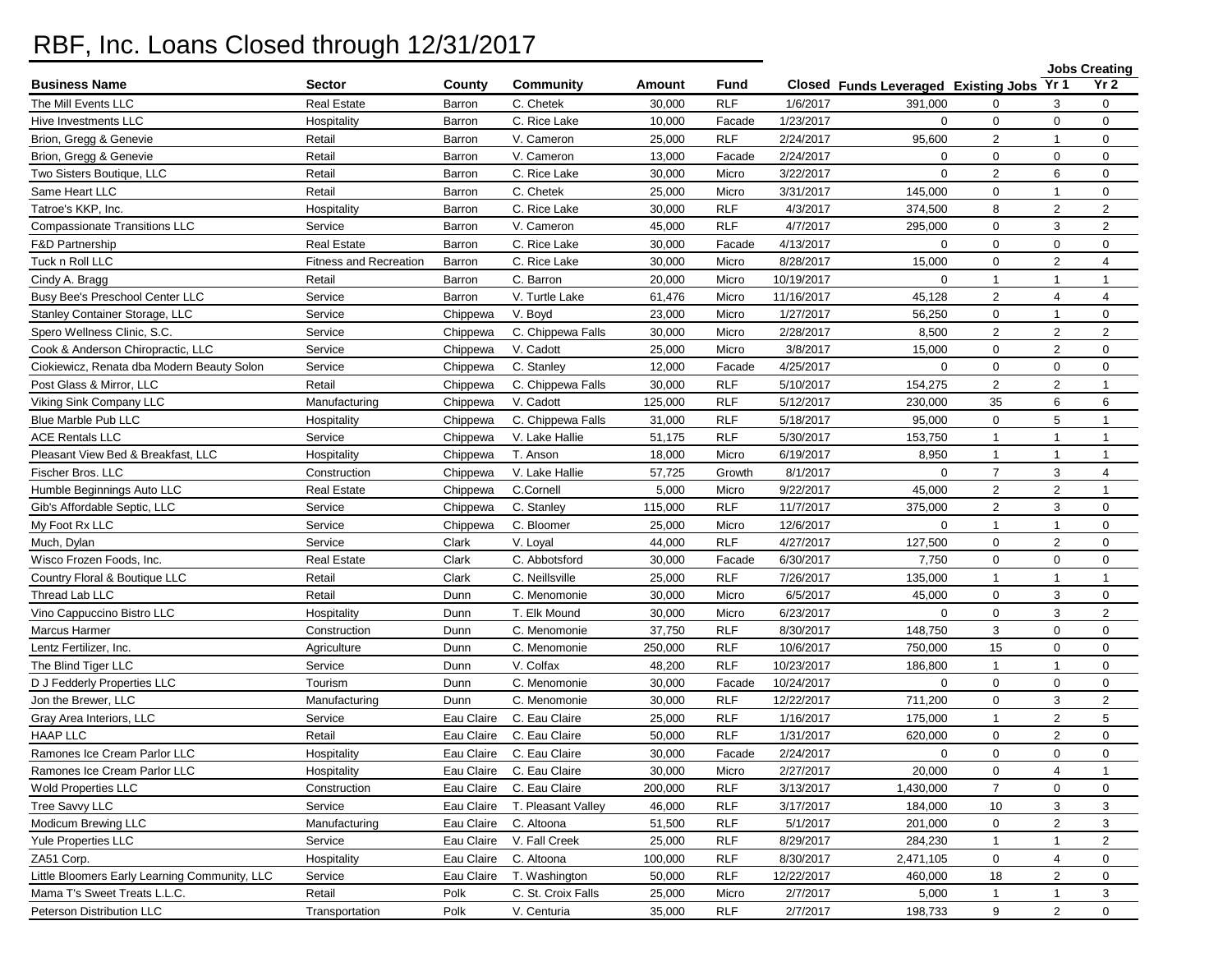## RBF, Inc. Loans Closed through 12/31/2017 (continued)

|                                              |                    |           |                    |           |             |            |                                           |                |                | <b>Jobs Creating</b> |
|----------------------------------------------|--------------------|-----------|--------------------|-----------|-------------|------------|-------------------------------------------|----------------|----------------|----------------------|
| <b>Business Name</b>                         | <b>Sector</b>      | County    | Community          | Amount    | <b>Fund</b> |            | Closed Funds Leveraged Existing Jobs Yr 1 |                |                | Yr <sub>2</sub>      |
| Osceola Foods, Inc.                          | Retail             | Polk      | V. Osceola         | 250.000   | <b>RLF</b>  | 3/14/2017  | 2,997,000                                 | 20             |                | $\overline{2}$       |
| Alden Associates LLC                         | <b>Real Estate</b> | Polk      | C. St. Croix Falls | 30.000    | Facade      | 5/9/2017   | $\Omega$                                  | $\Omega$       | $\Omega$       | $\Omega$             |
| Red Iron Studio, Inc.                        | Manufacturing      | Polk      | V. Frederic        | 20,000    | Micro       | 5/23/2017  | $\Omega$                                  |                |                | $\mathbf 0$          |
| Kage Innovation LLC,                         | Manufacturing      | Polk      | V. Osceola         | 350,000   | <b>RLF</b>  | 6/7/2017   | 2,316,000                                 | 1              | 22             | 5                    |
| <b>CAMAEM Property Holdings LLC</b>          | Manufacturing      | Polk      | V. Osceola         | 121,000   | <b>RLF</b>  | 7/12/2017  | 1,209,000                                 | 10             | 12             | $\overline{7}$       |
| Balsam Lake Wash, LLC                        | <b>Real Estate</b> | Polk      | V. Balsam Lake     | 30.000    | Facade      | 9/1/2017   | $\Omega$                                  | $\Omega$       | $\mathbf 0$    | $\mathbf 0$          |
| Patricia Olson                               | Retail             | Polk      | V. Osceola         | 5,000     | Facade      | 11/16/2017 | $\Omega$                                  | $\Omega$       | $\Omega$       | $\mathbf 0$          |
| Lindee Properties LLC                        | Manufacturing      | Polk      | V. Osceola         | 62,500    | <b>RLF</b>  | 12/5/2017  | 187,500                                   | $\overline{2}$ |                | $\overline{2}$       |
| Short Properties WI, LLC                     | <b>Real Estate</b> | St. Croix | C. New Richmond    | 30,000    | Facade      | 1/16/2017  | 350,000                                   | $\Omega$       | $\Omega$       | $\mathbf 0$          |
| Eastside Hospitality, LLC                    | Hospitality        | St. Croix | C. Hudson          | 250,000   | <b>RLF</b>  | 2/7/2017   | 548,715                                   | 0              | 20             | 6                    |
| Peter T. and Laura A. Foster Revocable Trust | <b>Real Estate</b> | St. Croix | C. Hudson          | 30,000    | Facade      | 2/7/2017   | $\Omega$                                  | 0              | 0              | $\mathbf 0$          |
| Next Generation Auto Inc.                    | Service            | St. Croix | C. Hudson          | 95.000    | <b>RLF</b>  | 3/29/2017  | 561.000                                   | $\Omega$       | Δ              | $\overline{2}$       |
| Woodville Property Management, LLC           | Retail             | St. Croix | V. Woodville       | 71,650    | <b>RLF</b>  | 3/31/2017  | 652,900                                   | 1              |                |                      |
| Countryside Property Management, LLC         | <b>Real Estate</b> | St. Croix | V. Woodville       | 34,000    | <b>RLF</b>  | 3/31/2017  | 311,000                                   | 1              |                | $\mathbf 0$          |
| Schmiege Law Office, LLC                     | Service            | St. Croix | C. New Richmond    | 30.000    | Micro       | 4/25/2017  | 88,000                                    | $\Omega$       |                | $\mathbf 0$          |
| Schmiege Law Office, LLC                     | <b>Real Estate</b> | St. Croix | C. New Richmond    | 30,000    | Facade      | 4/25/2017  | $\Omega$                                  | 0              | $\Omega$       | $\mathbf 0$          |
| Mei Mei's Cookies & Creamery LLC             | Hospitality        | St. Croix | C. River Falls     | 64,250    | <b>RLF</b>  | 5/12/2017  | 192,750                                   | $\Omega$       |                |                      |
| Artisan Casket Company LLC                   | Manufacturing      | St. Croix | C. River Falls     | 30,000    | Micro       | 5/16/2017  | $\Omega$                                  |                | 5              | $\overline{2}$       |
| Beulah, LLC                                  | <b>Real Estate</b> | St. Croix | C. River Falls     | 180,000   | <b>RLF</b>  | 5/17/2017  | 852.460                                   | 23             | 6              | 9                    |
| Kinni Sport & Power LLC                      | Retail             | St. Croix | C. River Falls     | 35,000    | Growth      | 5/17/2017  | $\Omega$                                  | 3              |                | $\mathbf 0$          |
| Selah Vie Bistro and Coffee Cottage LLC      | Hospitality        | St. Croix | C. River Falls     | 30.000    | Micro       | 6/9/2017   | 26.000                                    | 9              | $\Omega$       | $\mathbf 0$          |
| Western Wisconsin Pizza, Inc.                | Hospitality        | St. Croix | V. Somerset        | 62,500    | <b>RLF</b>  | 6/30/2017  | 187,500                                   | 18             | 8              | $\overline{2}$       |
| Dan's Custom Wood Floors, LLC                | Construction       | St. Croix | V. Woodville       | 62,500    | <b>RLF</b>  | 7/21/2017  | 190,500                                   | 4              | $\Omega$       | $\mathbf 0$          |
| <b>ReFURbished Hounds LLC</b>                | Service            | St. Croix | V. Somerset        | 25.292    | Micro       | 9/7/2017   | $\Omega$                                  | $\Omega$       |                | $\mathbf 0$          |
| Ceme-Tube, LLC                               | Manufacturing      | St. Croix | C. Hudson          | 60.000    | Growth      | 12/1/2017  | $\mathbf 0$                               |                | $\overline{2}$ | $\overline{2}$       |
| Woodville Property Management, LLC           | Oil & Gas          | St. Croix | V. Woodville       | 43,800    | <b>RLF</b>  | 12/21/2017 | 399,800                                   | 9              | $\overline{2}$ |                      |
| <b>Total</b>                                 |                    |           |                    | 4,152,318 |             |            | 21,734,146                                | 239            | 181            | 94                   |